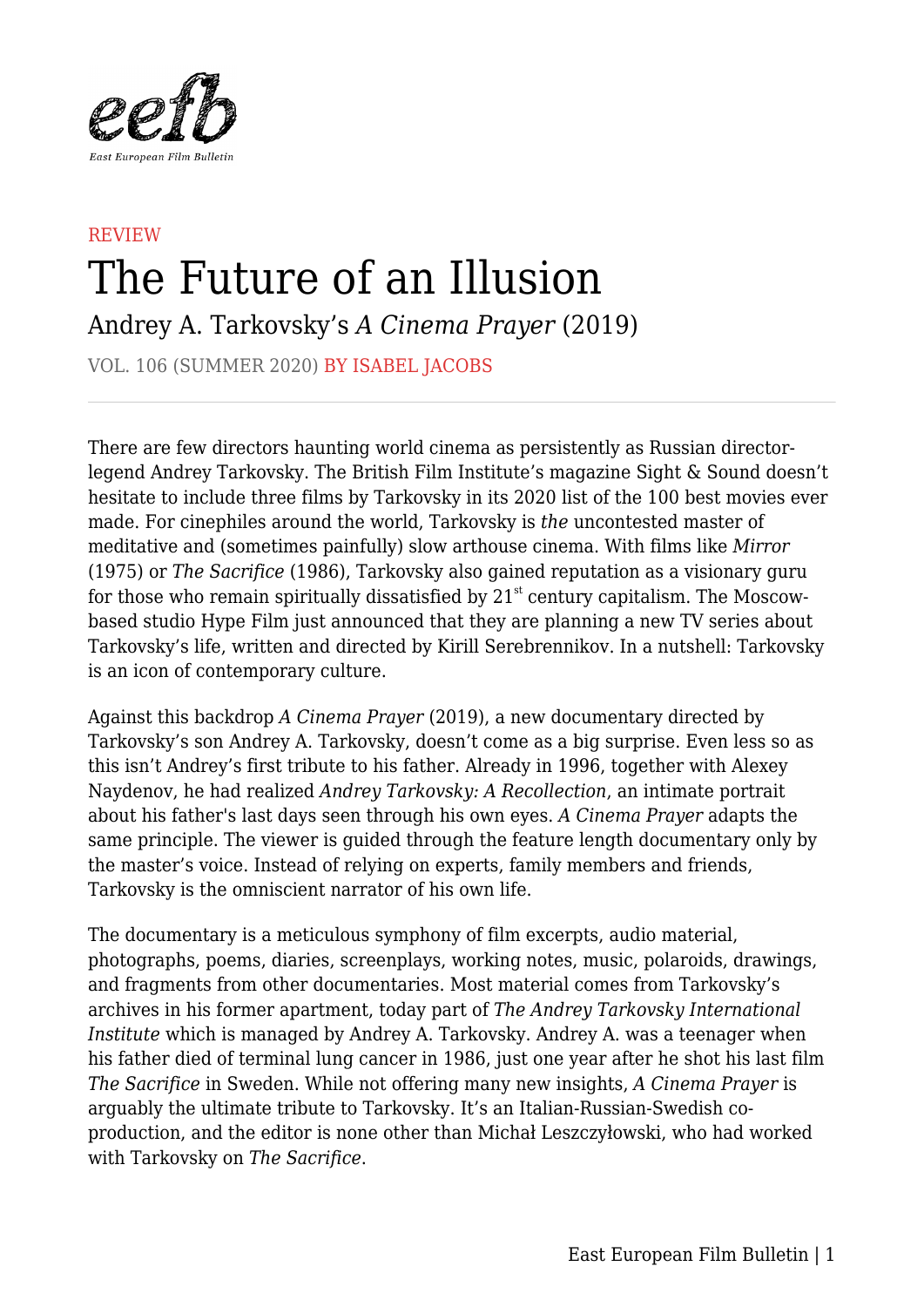After its release, *A Cinema Prayer* was shown at the Venice Film Festival 2019 and nominated for the Venezia Classici Award for Best Documentary on Cinema. In this context, Andrey A. Tarkovsky gives us insight into his obsession with his father ("the great artist, great man and life mentor"). The director announces that the documentary explains the "Tarkovsky phenomenon" from a new perspective: "What did Tarkovsky himself think about it? Where did he get his inspiration?" And finally, it promises nothing less than Tarkovsky's resurrection: "Would it be possible, more than thirty years after his death, to hear again the voice of the director?" We know the same, slightly self-indulgent obsession with the absent father from Tarkovsky himself. His father Arseny's poetry had had a huge influence on his films that are driven by the nostalgic quest for a lost childhood. This genealogy of longing for the father finds its culmination in *A Cinema Prayer*.

In eight chapters with titles like "Andrey's Passion", "At the Verge of Apocalype" or "Eternal Return", a loose story is woven around his films and biography, guided by Tarkovsky's narration in a voiceover. The title, "A Cinema Prayer", already suggests a certain focus on Tarkovsky's relation to religion: through the eyes of his son, Tarkovsky appears as a mystical prophet revealing his invocations to the viewers. "True images," Tarkovsky later tells us, "can only be created if cinema is like a prayer, addressed and dedicated to God." For Tarkovsky, the meaning of art is prayer and worship to God. Both main themes of the documentary, Tarkovsky's fascination with childhood and his religious philosophy, can be fused in Tarkovsky's claim that we have to "believe in our roots." The idea of devotion to the past — the father — is not only a key to Tarkovsky's work, but also the driving force of his son's documentary.

The first chapter "Bright, Bright Day" opens with one of the meditative shots we know all too well from Tarkovsky himself. Then we zoom into childhood photographs of the young Tarkovsky with his father Arseny in the garden, accompanied by Arseny's voice reading a poem that had initially been recorded for *Mirror*, but was never used: "Never again have I been / As happy as then. / There can be no returning, / Nor has it been given / To tell what perfect joy / Filled that garden heaven." We are immediately on the scene of a typical Tarkovsky tableau, a nostalgic reminiscence of a childhood in deep union with nature.

Tarkovsky later tells us that "children somehow connect our world with another, transcendental one. For they haven't lost this connection, they will soon, but haven't yet." In the same spirit, we are now seeing familiar excerpts from *Mirror* which show the boy waking up, then a cut, and the grown-up director speaks about the impact of childhood on his work: "An artist feeds from his childhood for his entire life. The traits of his childhood determine the nature of his art." Another cut, it's war time and his father is wearing a uniform, the soundtrack is a piece of St. Matthew Passion by Bach, Tarkovsky's favorite composer. *Is this really going to continue like that for the next one and a half hours?*

In an interview with Cineuropa, Andrey A. says about his father's relation to his work: "He wasn't *that* eager to talk about it. He didn't even like his films!" When watching *A*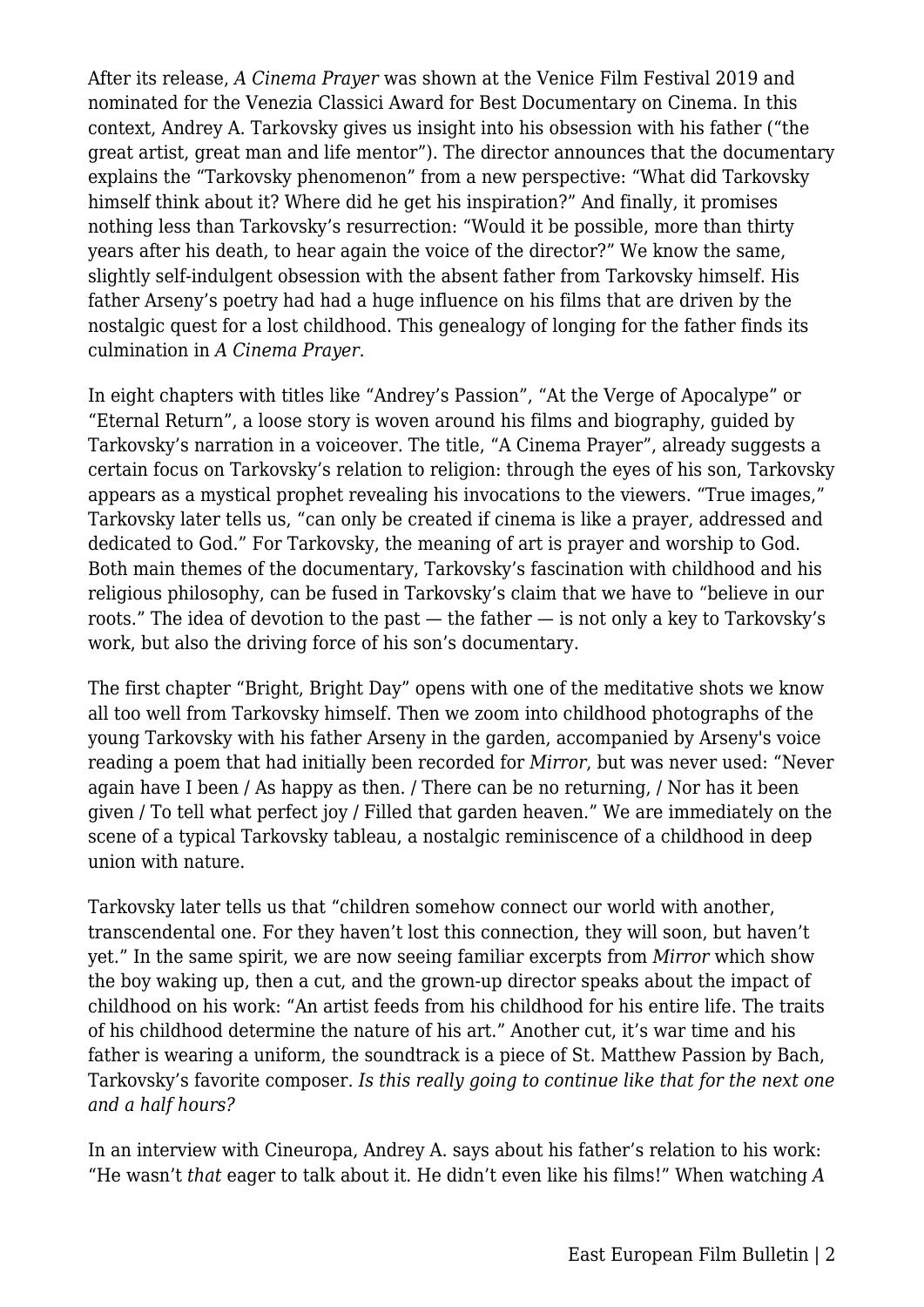*Cinema Prayer*, this is very difficult to believe. We see endless sequences of archival footage showing Tarkovsky, mainly sitting motionless in front of the camera, sometimes silent, absorbed into thoughts and gazing towards the sky, then listening to the sound of his own voice, while classical music is playing in the background. What is he doing there? Are we witnessing his spiritual awakening?

In tireless monologues, Tarkovsky soliloquizes and is very eager to share his philosophical insights with everyone — although few have access to them, as we then find out. In any case not film critics, but "simple" people. In one wonderful scene, Tarkovsky tells an anecdote about the first screening of *Mirror*, when many film critics were present, who "as usual didn't understand anything." After the screening he talks to the cleaning woman, that "simple lady" who "didn't even go through primary school," and yet she was the only one who completely understood his film. It's painful to see Tarkovsky's level of detachment from reality and the didactic arrogance that comes with it.

We already know this rather unpleasant side from other Tarkovsky documentaries, especially Donatella Baglivo's *Cinema Is A Mosaic Made Up Of Time* (1984). Again, in *A Cinema Prayer*, Tarkovsky's seriousness doesn't leave any space for irony and lightness, instead the viewer feels left behind with prefabricated wisdoms like, "Freedom is one's inner freedom, the spiritual freedom of a person." Even though the heavy tone overshadows the whole documentary, there are a few very interesting moments which are worth mentioning. One of the highlights is certainly the journey to Tarkovsky's country house in Myasnoe, near Moscow, where he lived with his second wife and his son's mother Larisa Pavlovna. What looks like a mix of archival and new footage, throws us immediately into Tarkovsky's famous childhood myth.

We can't but perceive Myasnoe's mesmerizing landscape and the house already through the lens of *Mirror*, suddenly realizing how imagination, reality and memory are completely intertwined in Tarkovsky's films. This house, the director tells us, "makes me a human being." Here the documentary loses its tendency to abstract mystification and we get closer to the person Tarkovsky and the surroundings that shaped his personal life: "I sit down on the steps and cinema begins. Not that type of cinema with a plot, but the one that is real cinema to me. It's wonderful!" This scene is a way more personal and touching insight into Tarkovsky's process of creation out of direct impression of the landscape around him than any random ruminations about the spiritual essence of art.

Another strong passage tells the story of how Tarkovsky develops his notion of poetic cinema from experiencing difficulties when editing *Mirror*. Realizing that the film would never find the form initially charted in the script, Tarkovsky felt forced to change the whole dramaturgy. The documentary elegantly shows how it was exactly this "failure" of literary narration that enabled Tarkovsky to conceptualize cinema as metaphysical poetry. We hear Tarkovsky explaining: "Cinema in its essence, its predominance, its figurative composition, is poetic, for it does not need to be literal, nor to abide by the sequential nature commonly adopted in dramaturgy." Instead,